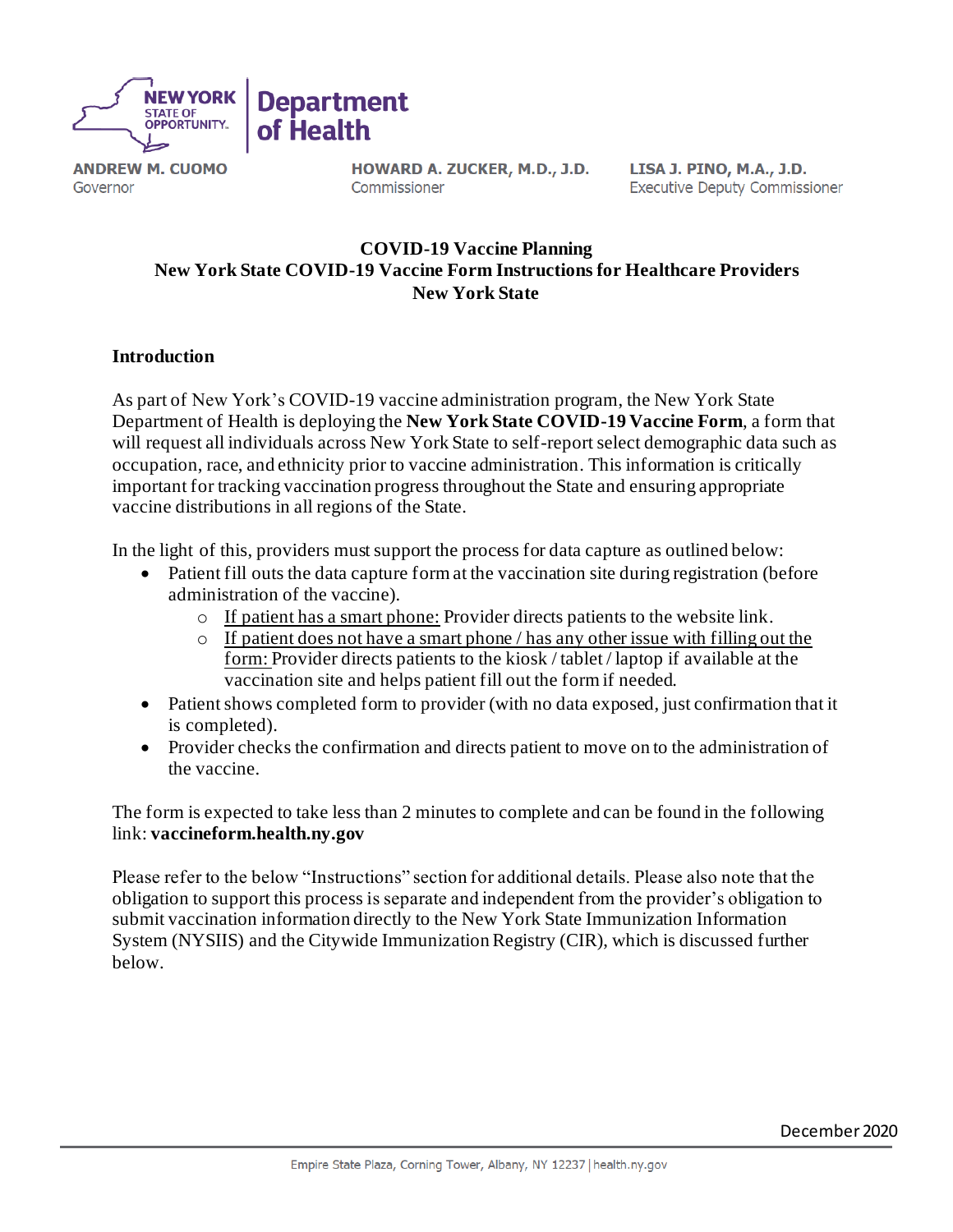## **Instructions**

First questions are meant to capture personal identification information; namely, first name, last name, date of birth, zip code, and county.

| M          |
|------------|
|            |
|            |
|            |
|            |
|            |
|            |
| MM/DD/YYYY |

Capture 1: Personal information questions in the data capture tool

The second set of questions are for patients to self-report their race and ethnicity.

## Capture 2: Ethnicity and race questions in the data capture tool

Which of the following best describes your ethnic group? \*

- ◯ Hispanic or Latino
- ◯ Not Hispanic or Latino
- $\bigcirc$  Prefer not to answer

Which of the following best describes your race? Please select all that apply. \*

- $\Box$  American Indian
- □ Alaska Native
- $\Box$  Asian
- □ Black or African American
- □ Native Hawaiian
- O Other Pacific Islander
- $\Box$  White
- $\Box$  Prefer not to answer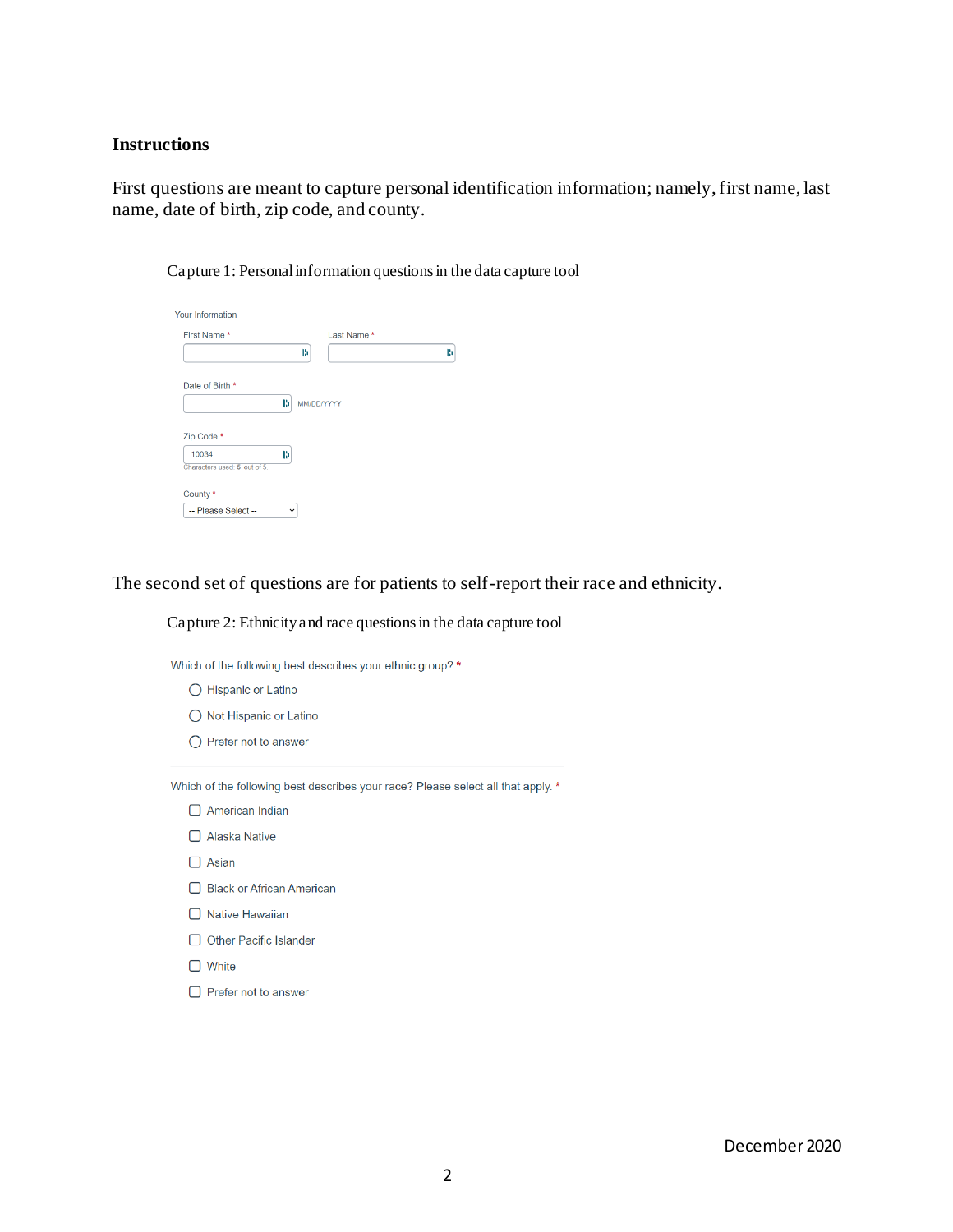The third set of questions are to understand which priority group the patient falls under. These questions are subject to change as more information on priority groups become available. The initial set of questions can be seen in the capture below. These are "yes/no" questions and patients will need to specify their setting if they select "yes".

|                  | Are you a worker in a healthcare setting (including long-term care settings)? * |  |
|------------------|---------------------------------------------------------------------------------|--|
|                  | O Yes                                                                           |  |
|                  | $\bigcirc$ No                                                                   |  |
|                  | Which of these settings do you primarily work in? *                             |  |
|                  | $\bigcirc$ Hospital                                                             |  |
|                  | $\bigcirc$ EMS                                                                  |  |
|                  | $\bigcirc$ Ambulatory care                                                      |  |
|                  | $\bigcirc$ Private provider clinic or office                                    |  |
|                  | $\bigcirc$ Pharmacy                                                             |  |
|                  | ◯ FQHC (community based health center)                                          |  |
|                  | ◯ Congregate setting (e.g., SNF, ACF, group homes/community residences)         |  |
|                  | $\bigcirc$ Addiction and mental health treatment facility                       |  |
|                  | $\bigcirc$ Other                                                                |  |
|                  | Are you currently living in a congregate setting? *                             |  |
| <b>⊙</b> Yes     |                                                                                 |  |
| $\bigcirc$ No    |                                                                                 |  |
|                  | Which of these settings do you live in? *                                       |  |
|                  | ◯ Children / youth residential settings                                         |  |
|                  | $\bigcirc$ Nursing home / skilled nursing facility / intermediate care facility |  |
|                  | $\bigcap$ Shelters for homeless and / or domestic violence                      |  |
|                  | ◯ Group homes / community residences                                            |  |
|                  | ◯ Behavioral health facilities                                                  |  |
|                  | $\bigcirc$ Correctional facilities / prisons                                    |  |
|                  | $\bigcirc$ Treatment facility                                                   |  |
|                  | ◯ Private residence (house/apartment)                                           |  |
| $\bigcirc$ Other |                                                                                 |  |
|                  |                                                                                 |  |
|                  |                                                                                 |  |

Capture 3: Priority group questions in the data capture tool

Lastly, there is the consent question to send the confirmation to patient's email.

Capture 4: Confirmation email question in the data capture tool